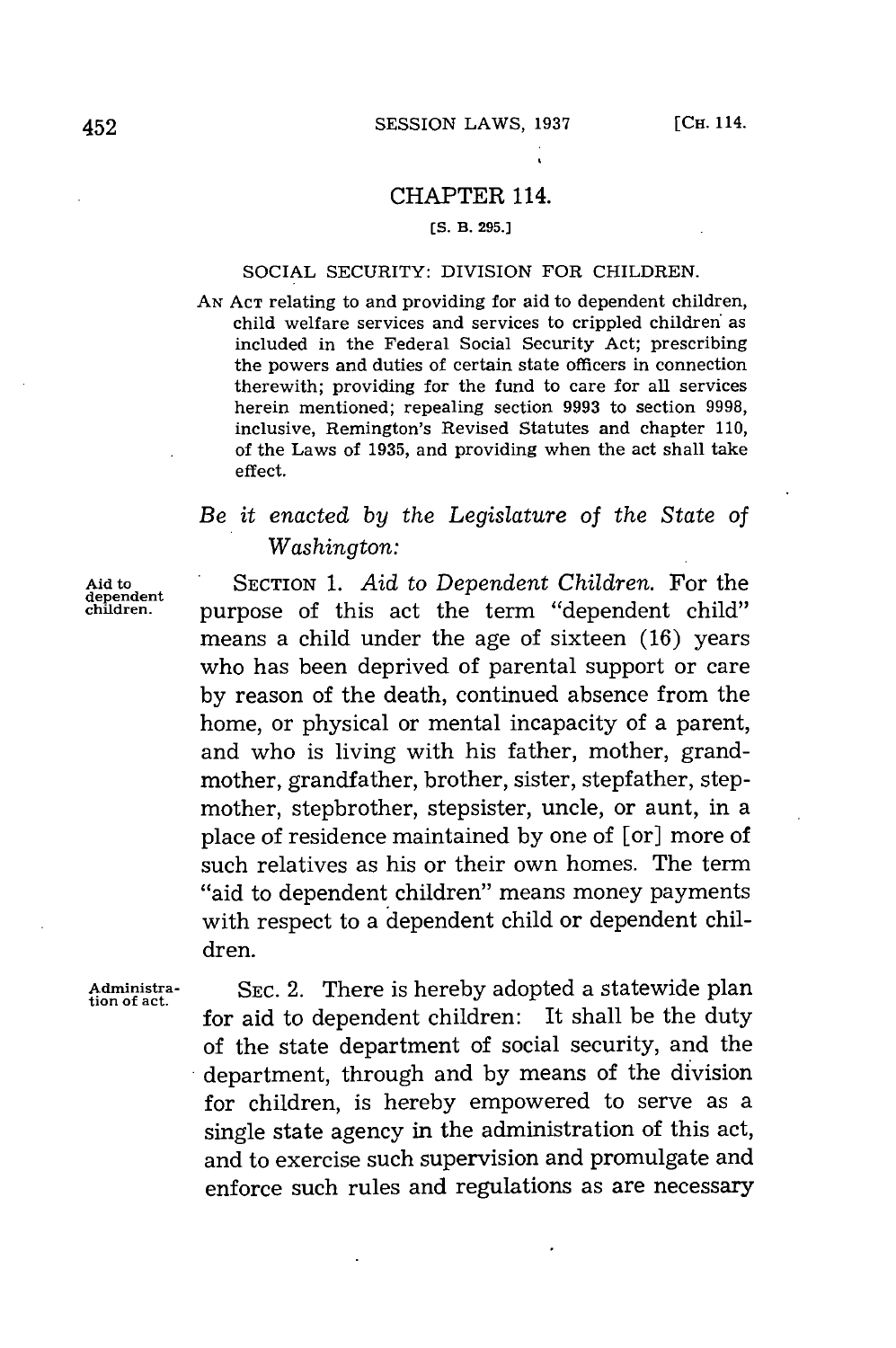to assure full local compliance with the terms of the Federal grants.

**SEC. 3.** Such aid shall be granted in such amount **Amount of aid granted.** as will, when added to the income of the family, provide dependent child or children with a reasonable subsistence compatible with decency and health. The amount of aid to be granted in each case shall be determined upon the basis of need and in view of the particular facts and circumstances of each'case.

**SEC.** 4. To be eligible for aid granted under this **Eligibility for all**  $\overline{f}$   $\overline{f}$  act, it shall be established to the satisfaction of the **assistance** department of social security that the parent has been a resident of the state for one year, or that the child of such family has resided in this state for a period of one year immediately preceding application for such aid, or was born within the state within one year immediately preceding the application if his mother has resided in the state for one year immediately preceding his birth.

**SEC. 5.** The department of social security, **Plan adopted to meet with** through and **by** means of the division for children, **approval of** Federal is hereby designated as the responsible agency for **agencies.** the administration of the aid provided **by** this act, and it is authorized and directed to formulate in detail and administer the plan established **by** this act in such manner that allotments or grants from the Federal government may be made available for the support of dependent children. The details of such plan shall be formulated in such manner as to meet with the approval of the Federal agencies created or designated to administer Federal aid to states providing for aid to dependent children.

**Child Welfare Services. The department**  $\frac{\text{Child}}{\text{weltare}}$ of social security, through and **by** means of the divi- **services.** sion for children, shall have the power to cooperate with the Federal government, its agencies or instrumentalities in developing, administering and super-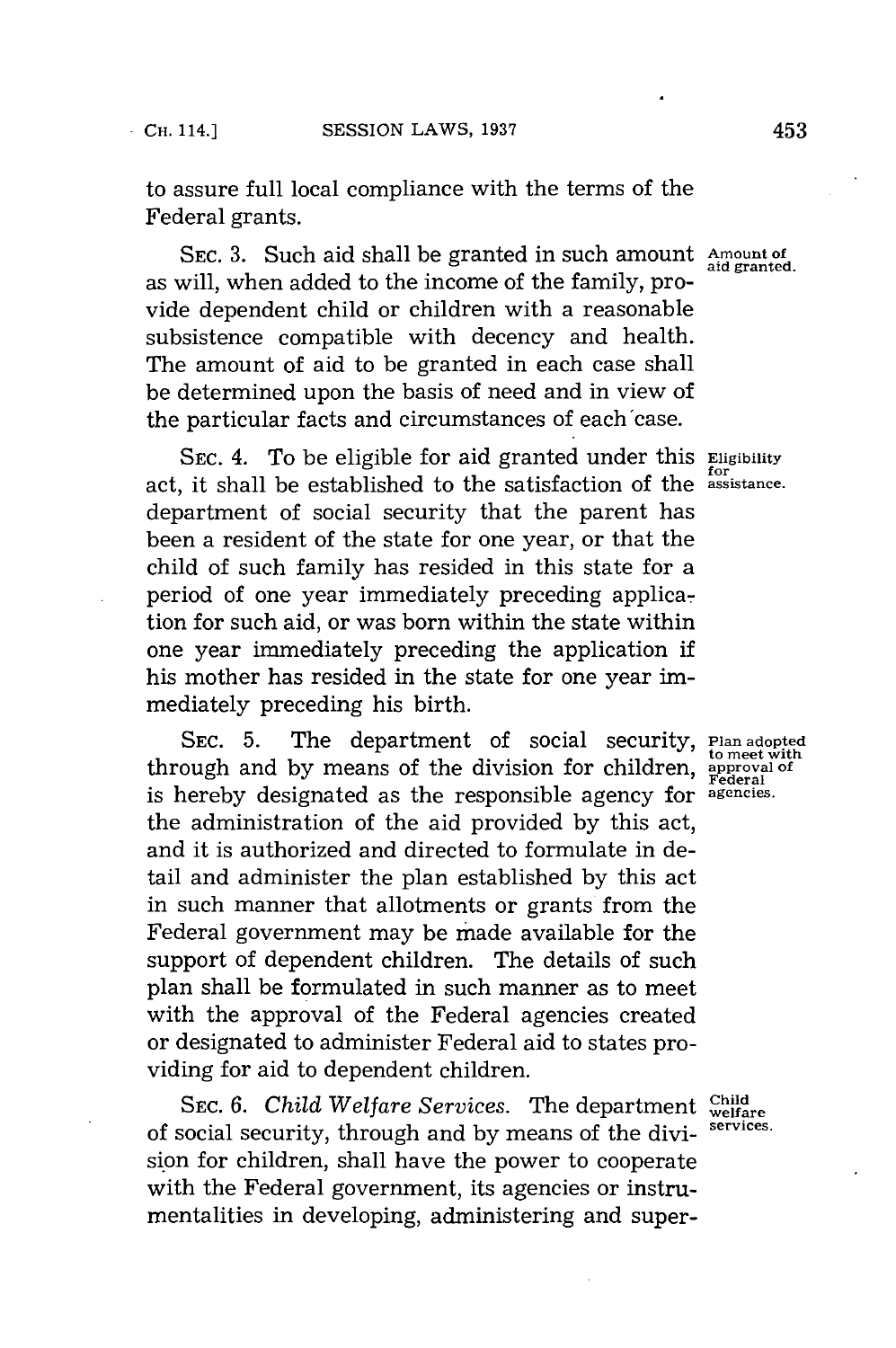vising a plan for establishing, extending aid and strengthening services for the protection and care of homeless, dependent, and neglected children, and children in danger of becoming delinquent and to receive and expend all funds made available through the department of social security **by** the Federal government, the state or its political subdivisions for such purposes.

**Services to SEC. 7.** *Services* to *Crippled Children.* The de- **crippled** partment of social security, through and by means of the division for children, shall have the power: To establish and administer a program of services for children who are crippled or who are suffering from conditions which lead to crippling, which shall provide for developing, extending, and improving services for locating such children, and for providing for medical, surgical, corrective, and other services and care, and facilities for diagnosis, hospitalization, and after care; supervise the administration of those services, included in the program, which are not administered directly **by** it; extend and improve any such services, including those in existence on the effective date of this act; cooperate with medical, health, nursing, and welfare groups and organizations, and with any agency of the state charged with the administration of laws providing for vocational rehabilitation of physically handicapped children: **Cooperation** To cooperate with the Federal government, through **with Federal** its appropriate agency or instrumentality in developing, extending, and improving such services; and receive and expend all funds made available to the department **by** the Federal government, the state or its political subdivisions or from other sources, for such purposes.

Right of SEC. 8. It is hereby provided that an applicant or recipient of public assistance or services, as provided in this act, who shall be dissatisfied with the decision on his application for such public assistance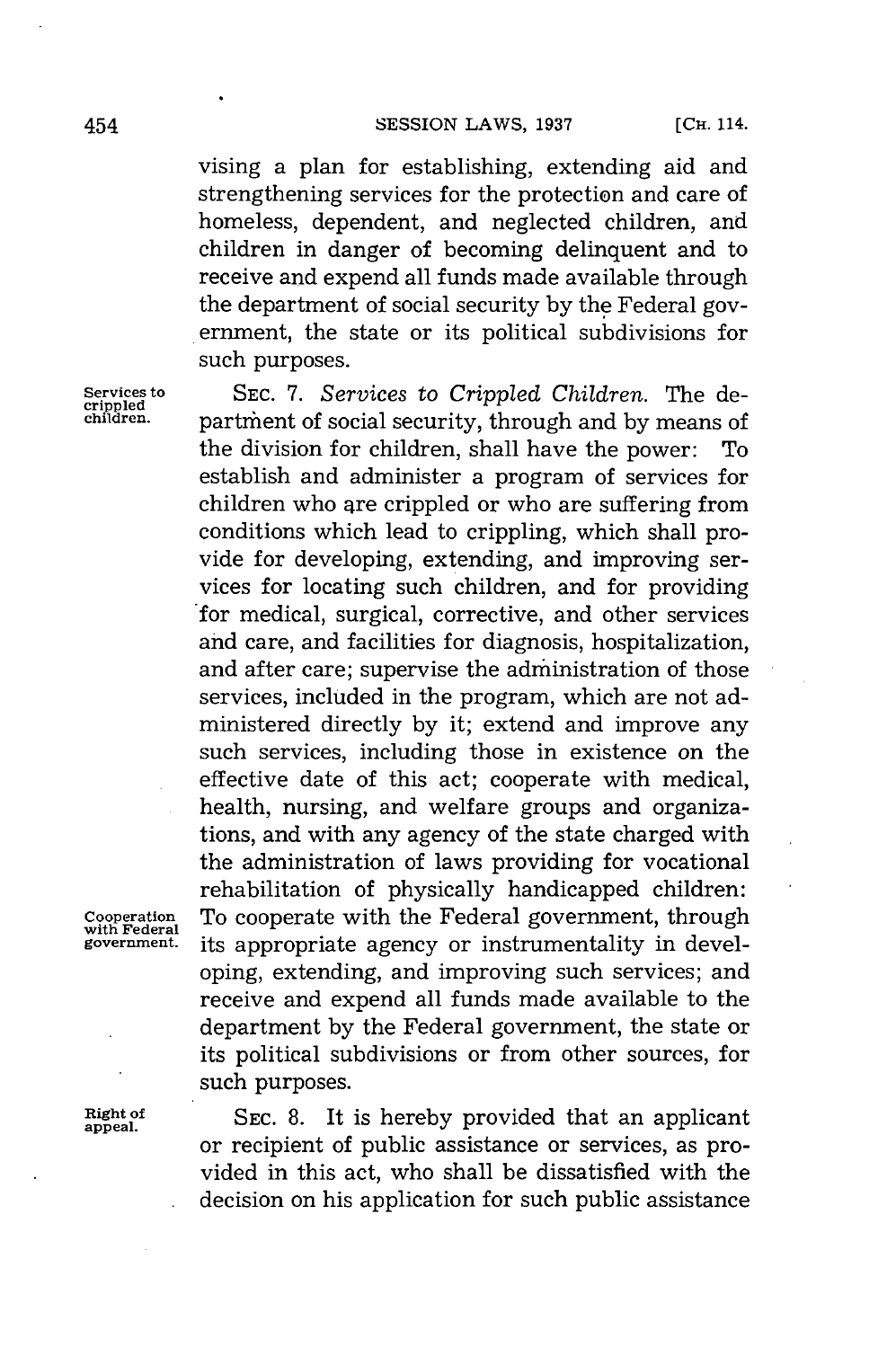or services may appear before the board of county commissioners in the county in which he resides, relative to said complaint. **If** such complainant is still dissatisfied, he may appeal to the director, and upon such appeal an opportunity shall be granted for a hearing.

**SEC. 9.** Any person claiming benefit under this **Application.** act shall file an application with the local administrative board in the county of residence. The local administrative board shall fully establish the facts set forth in the application and any other facts it deems necessary. The department shall have power to issue subpoenas for witnesses, compel their attendance and examine them under oath.

SEC. 10. All aid granted under this act shall be Aid ininalienable by any assignment or transfer and shall assignment be exempt from levy or execution under the laws of the state.

SEC. 11. The supervisor of the division for chil- Supervisor dren shall make a detailed report to the director of **annual** social security within ninety days after the first of each calendar year showing all appropriations received and how the same have been -expended, and covering its activities and accomplishments for the preceding year, and making recommendations therein for the further improvement of any of the provisions of this act.

**SEC.** 12. The department of social security, **cooperation with Federal** through and **by** means of the division for children, **agencies.** is hereby empowered and authorized to cooperate with the Federal Social Security Board and the United States Children's Bureau in any reasonable manner as may be necessary to qualify for Federal assistance for aid to dependent children, child welfare services and services to crippled children in conformity with the provisions of the Social Security Act; including the making of such reports in such

or transfer.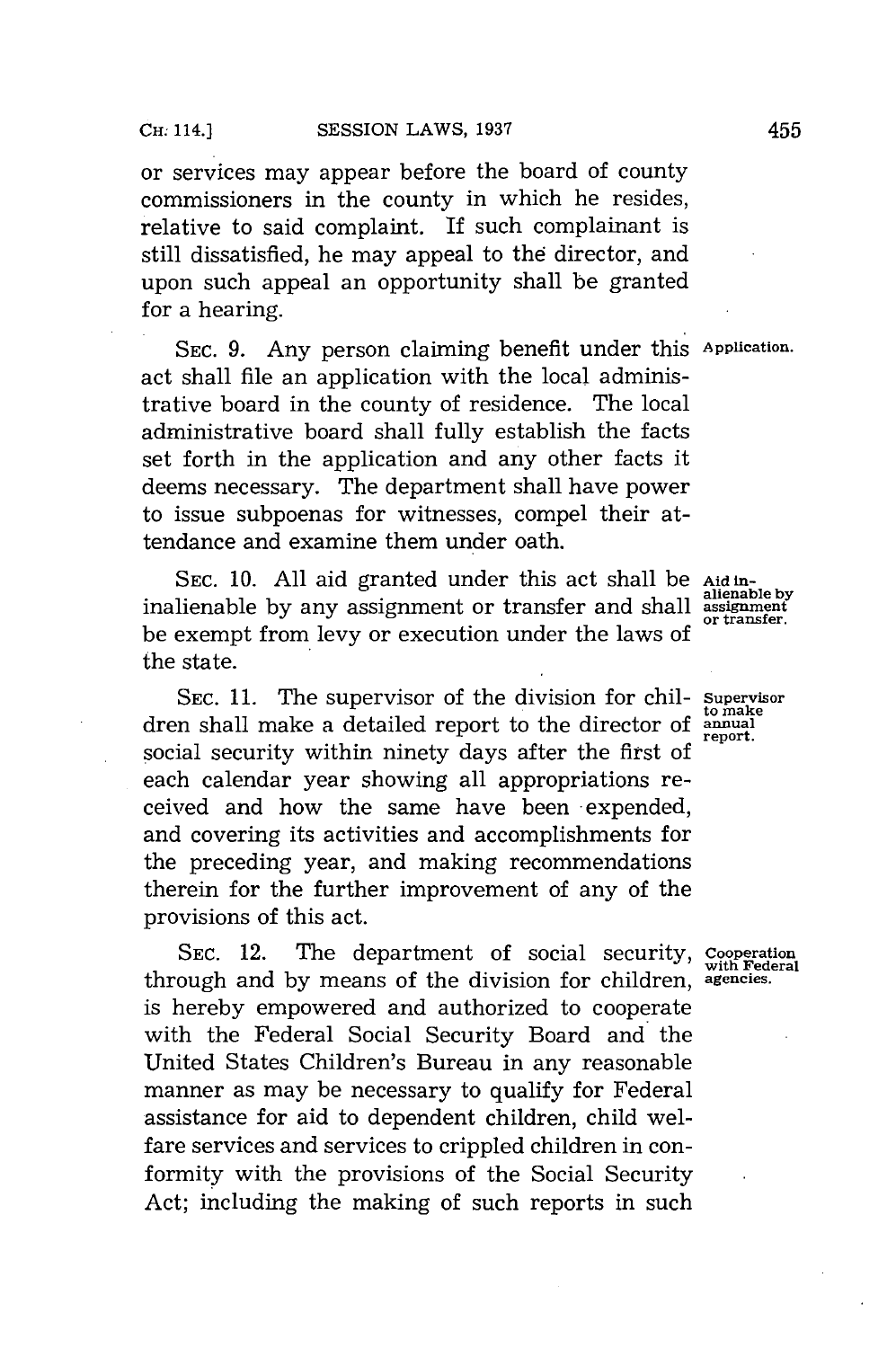form and containing such information as the Federal government, or the proper agency having authority in the premises, may from time to time require, and comply with such provisions as the Federal govern-**Consent of** ment may- from time to time find necessary: *Pro*parents *inded, further,* Nothing in this act shall be construed as authorizing any state official, agent, or representative, in carrying out any of the provisions of this act, to take charge of any child over the objection of either of the parents of such child, or of the person standing *in* loco *parentis* to such child.

**regulations**

**Rules and SEC. 13.** The director of social security shall be empowered to promulgate such rules and regulations as shall be necessary to effectuate and carry out the purposes of this act.

> . provisions of this act shall be made available from the revenues provided **by** the Federal, state and

> **bequests.** through and **by** means of the division for children, is authorized to receive monies **by** gifts or bequests and expend the same for any of the objects and purposes set forth under this act; and shall include in the annual report to the director of social security a statement of the monies so received and expended.

county governments for public assistance.

**Source of SEC.** 14. The funds necessary to carry out the **funds.**

Gifts and SEC. 15. The department of social security,

**Statutes SEC. 16.** Sections **9993** to **9998,** inclusive, of Rem**repealed.** ington's Revised Statutes and chapter **110** of the Laws of **1935,** and all acts or parts of acts in conflict herewith are hereby repealed.

**Partial SEC. 17.** If any section, clause or part of this act invalidity. shall for any reason be adjudged invalid or unconstitutional, such adjudication shall not affect the remaining portions of the act.

**Effective SEC. 18. This act is necessary for the immediate immediately.** preservation of the public peace, health and safety